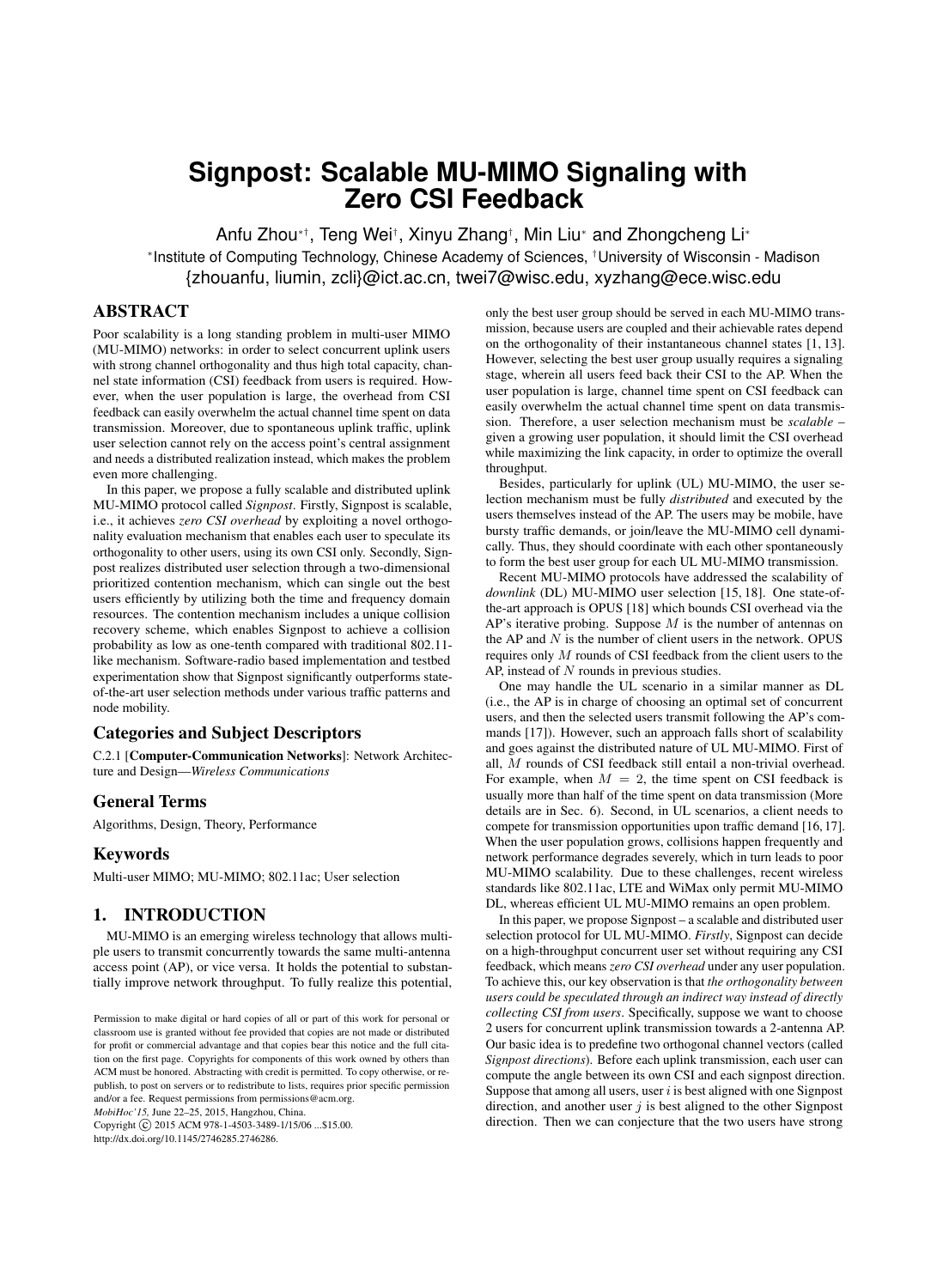orthogonality, since they are aligned to two orthogonal Signpost  $directions<sup>1</sup>$ .

One may question whether this indirect method can group orthogonal users as reliably as one that directly collects CSI. We provide a positive answer through both theoretical analysis and a test-bed measurement study in Sec.3. We also find that this desirable benefit is unique to UL scenarios, and does not hold true in the opposite DL scenarios.

*Secondly*, to facilitate a distributed realization, we design an efficient two-dimensional (2-D) prioritized contention protocol to single out users with strong orthogonality. Instead of equal-chance random access as in 802.11, here the MAC layer contention priority of a user is derived from its PHY layer information of alignment metrics (i.e., how well the user's CSI is aligned to Signpost directions). In this way, we can guarantee that a preferred set of concurrent users will be selected.

In addition, unlike conventional channel contention, here multiple users are contending for multiple Signpost directions simultaneously. Thus, collision rate can easily become overwhelming. To achieve contention efficiency, we utilize different OFDM subcarriers to separate the contention from different Signpost directions. Combining this with the time-domain random backoff, we design a unique collision recovery mechanism that allows users to detect a collision and recover from the collision in a distributed and cooperative way. In a network consisting of 30 users with saturated traffic, the resulting collision probability is only about 2∼3%, whereas that in state-ofthe-art work is more than tenfold higher. Signpost's contention mechanism preserves the distributed nature of UL scenarios, and hence works well under various traffic patterns and node mobility.

We have built a prototype of Signpost on the WARP [30] software radio platform, and have conducted extensive experiments under different scenarios to compare its performance with three state-ofthe-art user selections works including SAM [16], MIMOMate [17] and OPUS [18]. The main results are as follows:

*(i)* In terms of PHY-layer throughput, Signpost achieves a gain of  $1.16\times$  to 1.70 $\times$  under saturated-traffic scenarios,  $1.13\times$  to  $1.56\times$ under non-saturated scenarios, and  $1.04 \times$  to  $1.56 \times$  under mobile scenarios, in a typical 802.11 MU-MIMO WLAN with a 2-antenna AP and 14 users.

*(ii)* After taking the MAC overhead into account, Signpost achieves remarkably higher MAC-layer throughput gain. In particular, it is 1.44 $\times$  to 2.96 $\times$ , 1.55 $\times$  to 1.93 $\times$ , and 1.70 $\times$  to 2.57 $\times$  under the three scenarios.

*(iii)* Signpost scales well in medium to large sized networks. For a 3-antenna AP, we vary the number of users from 6 to 46, and for each setting half of the users are statically located and the other half mobile, and traffic on each user is random. The resulting gain is  $1.72\times$ ,  $1.56\times$  and  $1.49\times$  compared with SAM, MIMOMate and OPUS respectively, averaged over all network sizes.

The rest of this paper is organized as follows. We discuss more related works in Sec. 2, and then present Signpost's indirect user orthogonality evaluation in Sec. 3 and 2-D prioritized contention in Sec. 4, and the complete Signpost protocol operations in Sec. 5. We evaluate Signpost's performance in Sec. 6 and conclude the paper in Sec. 7.

# 2. RELATED WORK

The potential of MU-MIMO and the impact of user selection have long been recognized in communication theory [1]. Early works [2–8] assumed that perfect CSI is available and focused on designing low-complexity algorithms to approximate the maximum capacity. However, in practice, obtaining CSI incurs huge overhead, which renders these theoretical approaches infeasible [18, 19].

Recently, many experimental studies [9–18] have explored MU-MIMO in practical scenarios. For the DL case [15, 18], MU-MIMO transmission is more straightforward since user selection could be achieved in a centralized manner at the AP side. However, how to realize scalable and distributed MU-MIMO transmission is a far more challenging problem. Existing UL MU-MIMO protocols [13, 16] still adopt the traditional 802.11 random contention mechanism to select concurrent users, which not only fails to select concurrent transmitters according to their channel characteristic, but also wastes much channel time due to high collision probability.

A recent protocol called MIMOMate [17] optimizes UL user selection through a centralized approach, where the AP is in charge of selecting concurrent users. The AP learns the CSI passively, and then matches users into groups according to their CSI. Then for each round of UL transmission, only group leaders are involved in contention, thus saving channel contention time. However, such a centralized approach is not applicable when users are mobile or have non-saturated traffic, since the passively learned CSI usually becomes outdated and leads to an inappropriate selected users set. Moreover, it also adds protocol complexity. To our knowledge, Signpost represents the first distributed UL MU-MIMO mechanism with zero CSI overhead. Therefore, it can maximally deliver the gain of MU-MIMO, as will be verified in Sec. 6.

Signpost's zero-feedback principle shares similar spirit with random beamforming (RBF) [8] which is used for *downlink* MU-MIMO. An RBF AP randomly beamforms to multiple directions, requires users to feed back their alignment with each direction, and then beamforms to users with best alignment. To our knowledge, RBF has only been discussed in theory and lacks a MAC protocol that supports its operations in practice. More importantly, although RBF is asymptotically optimal (i.e, its information-theory capacity grows at the same order as that obtained with known CSI, as the number of users  $N$  and the number of antennas  $M$  approach infinity [8]), we show that under practical networks with a reasonable number of N and M, RBF has poor performance. This fact indicates that having exact CSI is critical for DL MU-MIMO beamforming in practice. In contrast, we demonstrate that CSI feedback is not necessarily required to achieve high performance in UL scenarios. We contrast Signpost and RBF in more details in Sec. 3.4.

In terms of Signpost MAC, the 2-D prioritized contention mechanism is inspired by the frequency domain contention mechanism Back2F [20], but it differs in several aspects. *First*, Signpost jointly utilizes the resource from both frequency domain and time domain for efficient contention. *Second*, the Signpost MAC supports MU-MIMO through concurrent multi-directional contention, while Back2F is designed for traditional single-transmission scenarios. Finally, Back2F requires at least two antennas to enable concurrent transmission and carrier sensing, which is not needed in Signpost.

# 3. INDIRECT ORTHOGONALITY EVALU-ATION

In this section, we first introduce the relevant background, including the impact of users' CSI orthogonality and traditional direct orthogonality evaluation mechanisms. Then we describe Signpost's indirect approach followed by both analytical and experimental validation.

# 3.1 Background

In MU-MIMO networks, the throughput of a user depends not only on the user's own channel state, but also on the channel state

<sup>&</sup>lt;sup>1</sup> Since these predefined orthogonal vectors could be used to indicate client users' direction, we can image them as the signposts along a sidewalk. We thus name our approach "Signpost".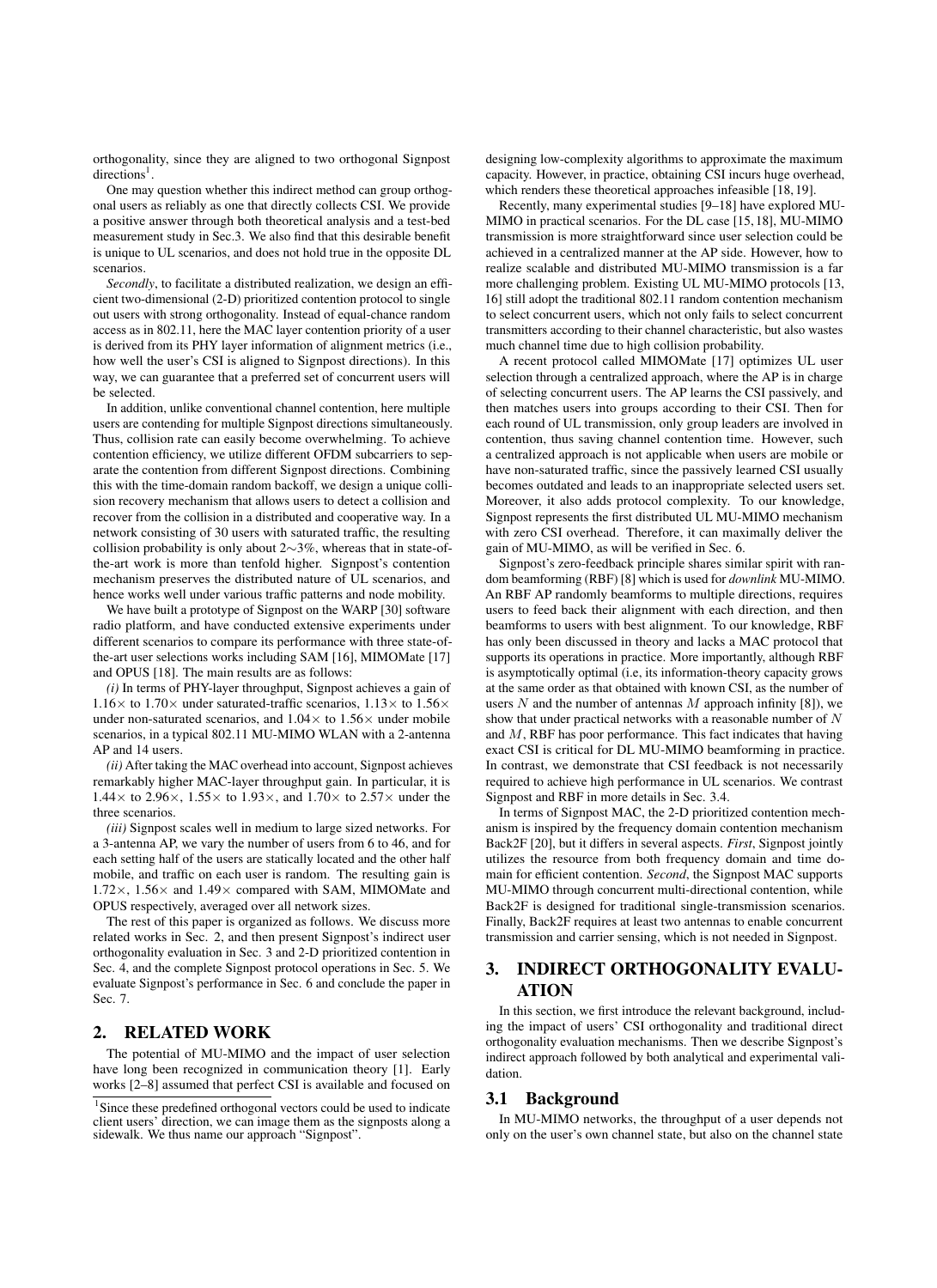

#### Figure 1: User selection in MU-MIMO.

of other concurrent users [1, 13]. We briefly review this point as follows. Consider a typical MU-MIMO WLAN with a 2-antenna AP, when a single user  $u_1$  transmits a symbol  $x_1$  alone, the received symbol *y* on the AP is as follows:

$$
\begin{cases}\n y_1 = h_{11}x_1 + n_1 \\
y_2 = h_{21}x_1 + n_2\n\end{cases} (1)
$$

where  $h_1 = (h_{11}, h_{21})$  is the channel coefficients between the AP and  $u_1$ , and  $n_i$  represents zero-mean Gaussian noise with variance  $N_0$ . Through Maximal Radio Combining (MRC) [1], we can recover the symbol and the resulting SNR of the symbol, denoted by  $SNR_{alone}$ , is:

$$
SNR_{alone} = E[\|\mathbf{h_1}x_1\|^2]/N_0 \tag{2}
$$

Next, suppose another user  $u_2$  transmits a symbol  $x_2$  concurrently with  $u_1$ , then the received symbol  $y$  can be represented as:

$$
\begin{cases}\n y_1 = h_{11}x_1 + h_{12}x_2 + n_1 \\
y_2 = h_{21}x_1 + h_{22}x_2 + n_2\n\end{cases} \tag{3}
$$

To recover each symbol, say  $x_1$ , the AP migrates the interference from the other symbol using a *zero-forcing* (ZF) technique as in [13]. Specifically, ZF projects  $y$  on a direction orthogonal to  $h_2$  so as to null out  $x_2$ , and gets an estimate of  $x_1$  (denoted by  $\hat{x}_1$ ) as follows:

$$
\hat{x}_1 = x_1 + \frac{h_{22}n_1 - h_{12}n_2}{h_{22}h_{11} - h_{21}h_{12}}\tag{4}
$$

From (4), we can compute the resulting  $SNR$  of  $x_1$ , denoted by  $SNR_{con}$ :

$$
SNR_{con} = SNR_{alone}(1 - \cos^2(\theta))
$$
 (5)

where  $\theta$  is the angle between  $h_1$  and  $h_2$ , that is,

$$
\cos^2(\theta) = \frac{\|\mathbf{h_1}\mathbf{h_2}\|^2}{\|\mathbf{h_1}\|^2 \|\mathbf{h_2}\|^2}
$$
 (6)

From (5), we can observe that the channel quality of  $u_1$ ,  $SNR_{con}$ , depends on the angle between the two users' channel coefficients. When the two users are nearly orthogonal (i.e.,  $\theta$  is close to  $\frac{\pi}{2}$ ), the channel quality will be as good as that when  $u_1$  transmits alone. But when  $\theta$  is small, the channel quality will degrade significantly, which in consequence leads to poor performance. For example,

when  $\theta = 45^{\circ}$ ,  $SNR_{con}$  is only half of  $SNR_{alone}$ . Therefore, *it is critical to select and group users with strong channel orthogonality.*

A straightforward approach for selecting an optimal user set is to allow the AP to collect all users' CSI first, evaluate the orthogonality of each possible user set, and then choose the one with the best orthogonality. We illustrate this by an example shown in Fig. 1(a), where we assume a 2-antenna AP, and three users  $u_1$ ,  $u_2$  and  $u_3$ with CSI  $h_1$ ,  $h_2$  and  $h_3$ , respectively. When CSI of all three users is available on the AP, the AP can compute their pairwise angles, and select the two users (in fact,  $u_1$  and  $u_3$ ) with the most orthogonal  $angle<sup>2</sup>$ .

However, this approach has many drawbacks in practice. First, obtaining full CSI of all users usually incurs large overhead, which grows linearly with the number of users and can easily overwhelm the actual channel time spent on data transmission [18, 19]. Moreover, even if we can get the full CSI, the computational complexity may become formidable as it increases exponentially with the user population.

To cope with the computational cost, many suboptimal incremental user selection algorithms [4–7] have been proposed, which choose the first user according to a performance metric, and then select additional users one by one that provides the best potential performance when grouped with those previously selected ones. The procedure repeats until  $M$  users are selected  $(M$  is the number of antennas on the AP). For example, in Fig. 1(b), suppose we choose  $u_1$  as the first user, then by computing the angle  $\theta_1$  between  $u_1$  and  $u_2$ , and the angle  $\theta_2$  between  $u_1$  and  $u_3$ , we will find that  $u_3$  should be the next selected user. Although some incremental user selection methods (e.g., SUS [4]) have been shown to well approximate the optimal capacity at low computational complexity [7], they still incur large overhead, since in each round of user selection, identifying the next best user still requires full CSI from all unselected users. To reduce such CSI overhead, a recent work, OPUS [18], proposed a novel incremental user selection method, which requires CSI of M users in each round, instead of full CSI of all users. However, as we will show in Sec. 6, the overhead of OPUS is still high due to its contention and feedback overhead.

In retrospect, these existing approaches could be categorized into a class of direct approach for user selection, as the orthogonality is derived by directly computing the angle between the users' CSI. In consequence, CSI is necessary and hence the overhead is unavoidable.

## 3.2 UL User Selection with Zero CSI Feedback

Now we introduce the principle of indirect user selection in Signpost. The key idea is to allow each user to speculate its orthogonality with others by using its local CSI only.

Suppose we want to determine the orthogonality between two users  $u_i$  and  $u_j$  with channel gain  $h_i$  and  $h_j$ , respectively. We predefine some vectors (say,  $\phi_1$ ,  $\phi_2$ , and called Signpost directions) with orthogonal directions. Each user then computes the angles between its channel gain and the Signpost directions. If user  $i$  has good *alignment* with  $\phi_1$  and *j* also has good *alignment* with  $\phi_2$ , we can conjecture that the angle between  $h_i$  and  $h_j$  is close to orthogonal since  $\phi_1$  and  $\phi_2$  are orthogonal.

For example, in Fig. 1(c), we can set the directions along two axes of coordinates as the Signpost directions, i.e.,  $\phi_1 = (1, 0)$ and  $\phi_2 = (0, 1)$ . Suppose these Signpost directions are known to all three users, then each user can evaluate its alignment to each Signpost direction, by computing the angle between its CSI and that

<sup>&</sup>lt;sup>2</sup>Besides angles, some works also take the SNR of each user into account. Here we just use angle for simplicity, but the principle is the same.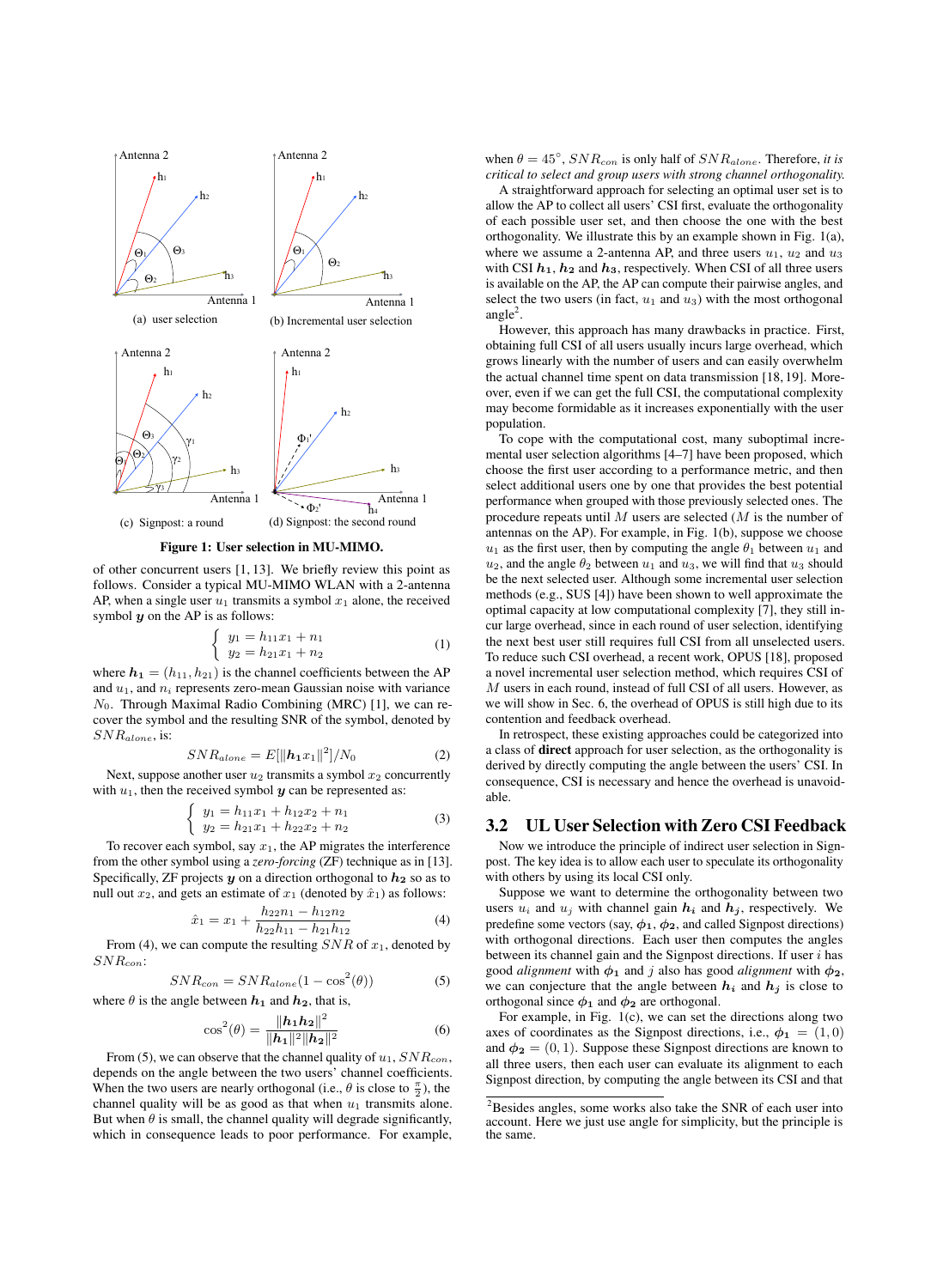Signpost direction. For direction  $\phi_1$ , the angles are  $\theta_1$ ,  $\theta_2$  and  $\theta_3$ for the three users respectively. Then  $u_1$  with the smallest angle  $\theta_1$ will be selected. Similarly, on the second Signpost direction  $\phi_2$ ,  $u_3$ (with the smallest angle  $\gamma_3$ ) will be selected.

Note that if we use a fixed set of Signpost directions, there will be unfairness problem since the same set of users will always be selected. To solve this problem, we predefine multiple sets of Signpost vectors, and use them alternately across different rounds of user selection. For example, in Fig. 1(d), in the second round, we use a different set of Signpost directions (i.e,  $\phi'_1$  and  $\phi'_2$ ) than the first round. Consequently, a different set of users  $(u_2 \text{ and } u_4)$  is likely to be selected along the new directions.

We now extend the above basic idea to the general case. For a MU-MIMO network with an  $M$ -antenna AP and  $N$  users, each client user *i* computes  $g_{i,j}$  ( $j = 1, \dots, M$ ), the *alignment metric* between its channel state  $h_i$  and the  $j^{th}$  Signpost vector  $\phi_j$  as follows:

$$
g_{i,j} = \frac{\|\mathbf{h}_i \phi_j\|^2}{\|\mathbf{h}_i\|^2} \tag{7}
$$

From a centralized perspective, Signpost user selection operates in an iterative manner. *First*, we pick the maximum value among all  $g_{i,j}$  ( $i \in [1, N]$  and  $j \in [1, M]$ ), and denote it as  $g_{i_{max}, j_{max}}$ . We then put the corresponding user  $i_{max}$  into the set of selected users, and remove the  $j_{max}$  Signpost direction out of consideration. *Second*, we find the next maximum alignment metric among the remaining Signpost directions and remaining users, that is, among all  $g_{i,j}$  ( $i \in [1, i_{max} - 1] \cup [i_{max} + 1, N]$ ) and  $j \in [1, j_{max} - 1]$ ∪  $[j_{max}+1, M]$ . Then we can select the second user and remove it and the its corresponding Signpost direction. The process iterates until we select M users (or N if the user population  $N < M$ ). Before describing a decentralized realization of the iterative procedure (Sec. 4), we first justify this design through both analysis and testbed measurement.

#### 3.3 Analytical Verification

One may question whether Signpost's indirect approach can select appropriate user sets that result in large overall throughput. After all, it is an indirect approach, and each user only uses its local CSI without knowing other users' CSI. The following analysis provides a positive answer.

We first analyze the advantage of Signpost by comparing it with a baseline random user selection. We first show, for any Signpost direction, how well the selected users can be aligned. We define the alignment metric (denoted by  $\hat{g}$ ) between the selected user on the  $i^{th}$  Signpost direction as:

$$
\hat{g} \triangleq \max_{i \in [1,N]} g_{i,j} \tag{8}
$$

For a simple case of  $M = 2$ , we compute a closed-form expression of  $E\{\hat{g}\}\$ as follows. From the definition of  $\hat{g}$ , it is clear that for any  $cos^2(\theta) \in [0, 1], \hat{g} \leq cos^2(\theta)$  requires that all  $g_{i,j}$   $(i \in [1, N])$ should be no larger than  $\cos^2(\theta)$ . Then, we know the probability that  $\hat{g} \leq \cos^2(\theta)$  is

$$
F(\hat{g} \le \cos^2(\theta)) = \prod_{i=1}^N F(g_{i,j} \le \cos^2(\theta))
$$
 (9)

We assume the CSI of any user is a random vector in the M dimension space, then the cosine of the angle between the user and a Signpost direction follows a distribution as that of the minimum of (M-1) i.i.d. uniform random variables in [0,1] (from Lemma 3.2 in [26]). For our specific case of  $M = 2$ , this means that the angle follows a uniform distribution in  $[0, \frac{\pi}{2}]$ . So

$$
F(g_{i,j} \le \cos^2(\theta)) = 1 - \frac{2\theta}{\pi} \qquad \forall i \in [1, N] \tag{10}
$$



Figure 2: Mean angle (a) between users and signpost directions (b) between selected users.'R' means Random method, and 'S' means Signpost.

Putting (10) into (9), we have

$$
F(\hat{g} \le \cos^2(\theta)) = (1 - \frac{2\theta}{\pi})^N \tag{11}
$$

Then the expectation of  $\hat{q}$  becomes

$$
E(\hat{g}) = \int_{\theta=0}^{\frac{\pi}{2}} \left[ \cos^2(\theta) N \left( 1 - \frac{2\theta}{\pi} \right)^{(N-1)} (-\frac{2}{\pi}) d\theta \right]
$$
(12)

Solving the integration above, we can have a closed-form equation as follows,

$$
E\{\hat{g}\} = \frac{1}{2} \left[ 1 + \sum_{i=0}^{N-1} \frac{\left(\frac{1+(-1)^i}{2}\right)(-1)^{\frac{i}{2}-1} \prod_{j=0}^{i-1} (N-j)}{\pi^i} + \frac{\left(1+(-1)^N\right)(-1)^{\frac{N}{2}-1} \prod_{j=0}^{N-1} (N-j)}{\pi^N} \right]
$$
(13)

From (13), we obtain the average angle (denoted by  $\hat{\theta}$ ) between the selected user and the corresponding Signpost direction as:

$$
\hat{\theta} = \arccos\left(\sqrt{E\{\hat{g}\}}\right) \tag{14}
$$

Fig. 2(a) (the 'theory' Line) plots  $\hat{\theta}$  as the number of users N grows from 2 to 20. We also verify the analysis with simulation: for each  $N$ , we generate  $N$  users with random CSI, and select two users using Signpost and Random method, respectively. We repeat 1000 rounds of simulation for each N setting. The results show that the simulation perfectly match with theory. The angle between a user and its corresponding Signpost direction  $\hat{\theta}$  decreases rapidly with N. When  $N > 12$ ,  $\hat{\theta}$  is smaller than  $10^{\circ}$ . In contrast, under random user selection, a selected user always has an average angle of 45<sup>°</sup> to any Signpost direction, regardless of N.

Therefore, our user selection scheme can ensure the selected users are well aligned with the corresponding Signpost directions. Since the Signpost directions are orthogonal, we expect that the selected users will be near-orthogonal. The simulation results in Fig. 2(b) confirm this point. Under  $M = 2$ , if  $N > 12$ , the angle between two users selected by Signpost is larger than 77◦, and approaches  $90°$  as N further increases. We also find that Signpost keeps much advantage over the random user selection as M increases.

#### 3.4 Measurement Validation

Now we show that strong orthogonality achieved by Signpost leads to much higher network performance, using a test-bed based measurement. We set up the test-bed in Fig.12 using WARP [30] on a 20-MHz channel, where we use a 3-antenna AP, and collect CSI of 30 distinct locations by varying the location of the two clients (more details of the implementation are in Sec. 6). Then we feed the CSI into different channel orthogonality evaluation and user selection methods, and compare the resulting per-user SINR from Signpost, Random User Selection (RUS) and the Optimal upbound derived by an exhaustive search among all possible user combinations. The results are given in Fig. 3(a). We can observe that Signpost is much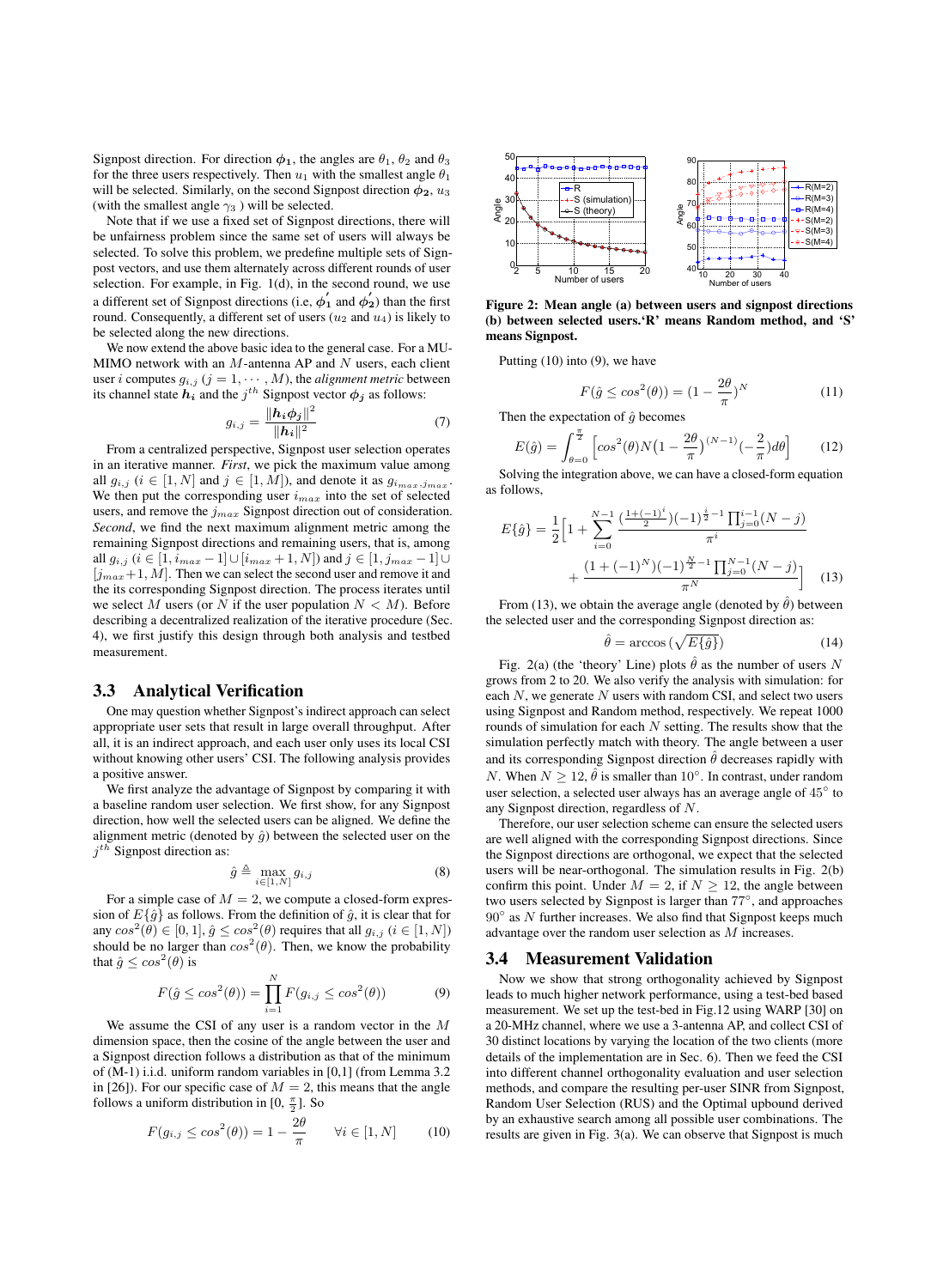

closer to the optimal bound, and the ratio is 87.3%, while that of RUS is only 56.1%.

More importantly, we find that this desirable benefit is unique to UL scenarios, and it does not hold true in the opposite DL scenarios. We plot the result for the DL scenario in Fig. 3(b). Here we compare RUS, the Optimal bound and Random Beamforming (RBF) [8]. RBF could be considered as the DL version of Signpost. Similar to Signpost, RBF also applies indirect orthogonality evaluation without CSI feedback. A RBF AP randomly beamforms to multiple directions, asks the users to feed back their alignment along each direction, and then beamforms to users with best alignment. It is proved in [8] that when both the number of antennas on the AP  $M$  and the user population  $N$  go to infinity, the information-theory capacity of RBF is at the same order with that of the Optimal. However, as we can observe from Fig. 3(b), RBF exhibits poor performance, even much worse than RUS in practice with reasonable M and N.

We find the reason as follows. After user selection, the AP needs to know the exact CSI to perform precoding before beamforming to users. However, RBF only precodes with the randomly selected directions without CSI feedback, which causes much capacity loss. In contrast, for the UL case, the AP will finally get all CSI after it receives upcoming transmissions, which can be used to decode all of them. In this way, the AP exploits full potential of selected users with strong orthogonality. To sum up, this fact indicates that having exact CSI is critical for downlink beamforming in practice, while Signpost demonstrates that CSI feedback is not necessarily required in uplink scenarios.

# 4. 2-D PRIORITIZED CONTENTION

Now we present the contention mechanism that realizes the Signpost user selection in a distributed way. Compared with traditional SISO scenarios, it is far more challenging when designing an efficient contention mechanism for MU-MIMO. In traditional SISO networks, the aim is to single out *one random user* while minimizing collisions. For MU-MIMO, the objective is to single out *a preferred set of users with strong orthogonality* while minimizing the contention and collision overhead.

To meet the objective, we propose a cross-layer approach, which connects the alignment metrics computed from PHY layer CSI with the MAC layer contention aggressiveness of users. The larger the metrics, the smaller the contention aggressiveness is. On one hand, this makes users with strong orthogonality more likely to win the contention. On the other hand, this prioritized contention causes an extra difficulty in avoiding collisions. In particular, when different users have similar alignment metrics, they will end up in collision since they have similar contention time. One straightforward method for avoiding collisions is to increase the contention window. For 802.11 contention, this will work since users pick a random contention time in the contention window. The larger the window, the more likely they will choose different contention time so as to avoid collisions. However, this will not work for prioritized contention, since the contention time is not randomly picked but pre-defined by the alignment metrics. One may increase the contention window to a

**Input:**  $h$ : the user's CSI;  $\Phi$ : the Signpost directions;  $W$ : the contention window; **Output:** *sel*: the selected status of the user; 1: **Initialize:**  $sel = 0$ ; the selected Signpost direction  $sel\_dir = 0$ ; contention status *cont* = 1; *slot* = 1; 2: Compute the alignment metrics using  $(7)$ <br>3: Create M backoff timers using  $(15)$ .  $(16)$ 3: Create *M* backoff timers using (15), (16), (17) and (18);<br>4: while slot  $\leq W$  do 4: while slot  $\leq$  W do<br>5: if cont == 1 & if *cont* == 1  $\&$  a timer on any direction m expires then  $6:$   $cont = 0$ 7:  $sel = 1$ ;<br>8:  $sel\_dir$ 8:  $sel\_dir = m;$ <br>9. end if 9: **end if**  $10$ : **if** hea 10: **if** hear a CA on any direction m **then**<br>11: **if** cont == 1 **then** if  $cont == 1$  then 12: Quit contention on direction  $m$ ;<br>13: Disable the corresponding timer Disable the corresponding timer; 14: **end if**  $\frac{15}{15}$  **if**  $\frac{15}{15}$ 15: **if** *cont* == 0 & sel\_dir == m **then**<br>16:  $sel = 0$ :  $\triangleright$  Detect own collision. c 16:  $sel = 0$ ;  $\triangleright$  Detect own collision, cancel the selection 17: **end if** 17: end if<br>18: end if end if 19: **if** hear multiple CAs on any direction m **then** 20: **if**  $cont == 1$  **then**  $if$   $cont == 1$  then 21: Detect other users' collision, keep contention;<br>22: **end if** 22: **end if**<br>23: **if** com 23: **if** *cont* == 0 & sel\_dir == m **then**<br>24·  $sel = 0$ :  $\triangleright$  Detect own collision contains the set of  $\triangleright$  Detect own collision contains the set of  $\triangleright$  Detect own collision contains the set of  $\triangle$ 24:  $sel = 0$ ;  $\triangleright$  Detect own collision, cancel the selection 25: **end if** end if 26: end if<br>27:  $slot++$ 27: *slot*++; 28: end while

Algorithm 1 2-D prioritized contention algorithm.

very large value so that close alignment metrics can still be mapped into different contention slots. But clearly, this will waste too much channel time.

To overcome this problem, we design a two-dimensional (2-D) contention method. Besides the time domain backoff used in 802.11, we also utilize frequency domain by using different OFDM subcarriers to separate the contention from different Signpost directions. In this way, we alleviate contention intensity and reduce collision probability. Moreover, by leveraging both time and frequency domain knowledge, we design a unique collision recovery mechanism that allows users to detect collisions, and recover from the collisions in a cooperative and distributed way. Combining these two techniques, Signpost achieves distributed user selection efficiently. Next, we present an overview of the 2-D prioritized contention mechanism, followed by more details for each component.

#### 4.1 Overview

For a network with  $N$  users and a  $M$ -antenna AP, the contention mechanism works as follows. Recall each user  $i$  can locally compute M alignment metrics, one metric per Singpost direction. Thereafter, the user employs a *mapping mechanism* to project each metric to a 2- D coordinate: along frequency (subcarrier index) and time (backoff timer), respectively. Then, a 2-D CSMA-based contention procedure begins. Specifically, each user picks the Signpost direction with smallest backoff timer and starts counting down. After the timer expires, it contends with others by transmitting a contention announcement (CA, the design is in Sec. 5) on the specified subcarrier. If a user hears a CA on this Signpost direction before its timer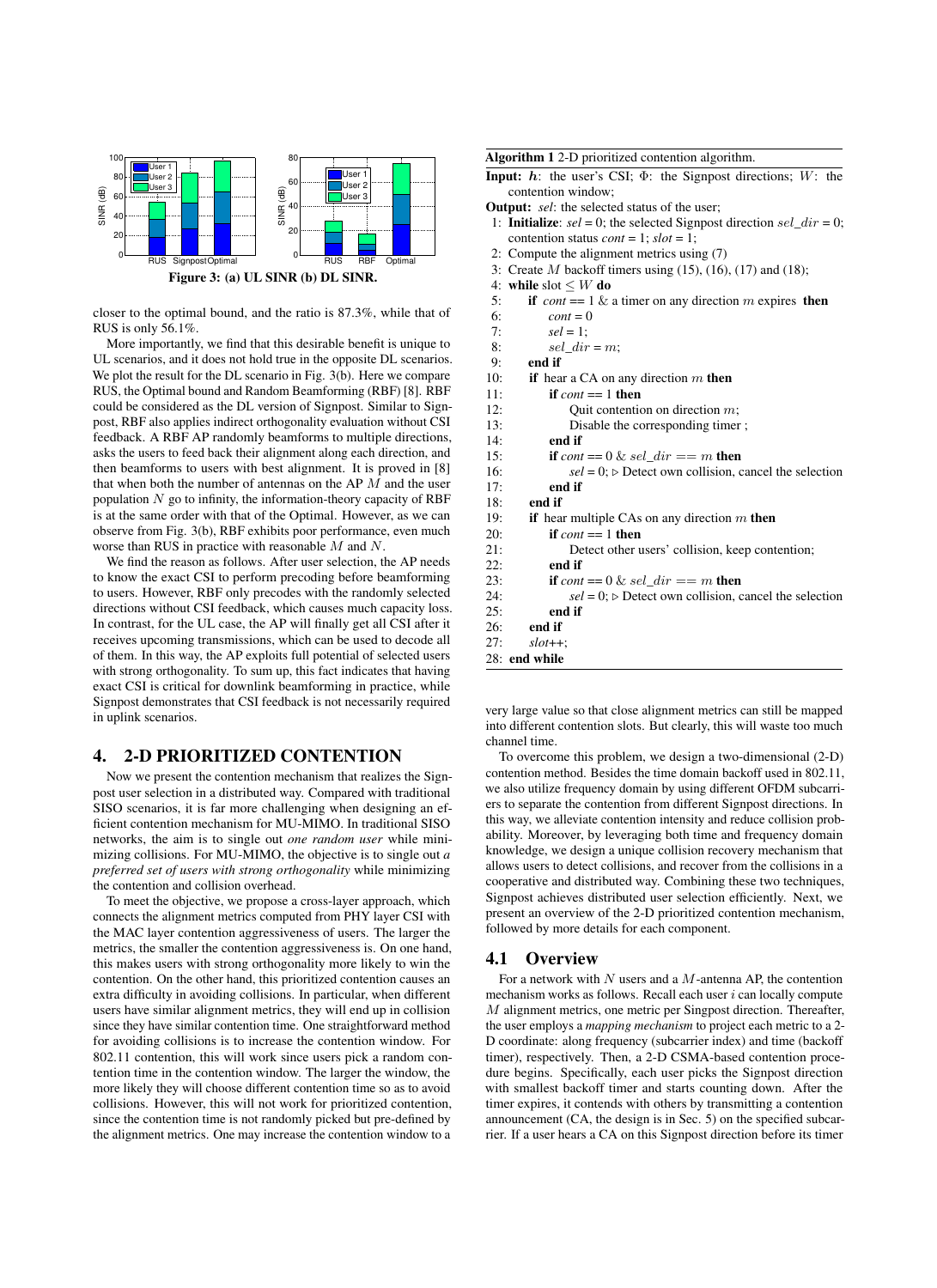

Figure 4: An example of Signpost contention.





Figure 6: Alignment consistency

expiration, it will infer that someone else has better alignment and then it quits contention on this Signpost direction. Then it contends for next Signpost direction with the second smallest backoff time. However, if a user hears more than one CAs on the same Signpost direction at the same time, it will infer that a collision happens and then it keeps contending to recover from the collision. Once it wins a contention on any direction, it stops contention. The contention procedure running on each user is given in Algorithm 1. Next we explain each component of the algorithm.

## 4.2 Mapping

An alignment metric is mapped to a specified subcarrier index and a specified backoff timer in two steps. First, we separate contention from different Signpost directions by assigning a different segment of consecutive subcarriers to each Signpost direction. Given  $S$  subcarriers in total, we first divide them into  $M$  segments, each containing  $L \triangleq \left\lfloor \frac{S}{M} \right\rfloor$  subcarriers. Then alignment metrics belonging to the  $j_{th}$  Signpost direction will be mapped to the  $j_{th}$  subcarrier segments. In the second step, we decide the exact subcarrier and backoff timer for each alignment metric. Suppose we use a contention window with length of  $W$  time slots. Then an alignment metric  $g_{i,j}$  (i.e., the alignment of user i on direction  $j, 0 \le g_{i,j} \le 1$ ) is first quantized to  $G_{i,j}$  as follows:

$$
G_{i,j} = \lfloor (1 - g_{i,j})LW \rfloor \tag{15}
$$

Then, the backoff timer  $t_{i,j}$  is specified as:

$$
t_{i,j} = \left\lceil \frac{G_{i,j}}{L} \right\rceil \tag{16}
$$

and the subcarrier index  $s_{i,j}$  is specified as follows. First we compute

$$
\hat{s}_{i,j} = mod(G_{i,j}, L) \tag{17}
$$

then we shift this subcarrier into the  $j<sup>th</sup>$  subcarrier segment as:

$$
s_{i,j} = (j-1)L + \hat{s}_{i,j} \tag{18}
$$

We illustrate the mapping mechanism using an example in Fig. 4, where we assume  $M = 2$ ,  $N = 3$ , contention window  $W = 3$ , and number of subcarriers  $S = 4$ . The alignment metrics for these three users are  $\{G_{1,1} = 1, G_{1,2} = 6\}$ ,  $\{G_{1,2} = 5, G_{2,2} = 3\}$ , and  ${G_{3,1} = 6, G_{3,2} = 5}$ , respectively. Following the above mapping mechanism, we compute the corresponding subcarrier index and backoff timer for each alignment metric, which is given in Fig. 4. We can see that user 1 will win the contention on the first direction, while user 2 will win on the second direction.

#### 4.3 Collision Recovery

Collision happens when multiple users have the same or very close alignment metric on the same Signpost direction. An example is shown in Fig. 5, with a similar setting as in Fig. 4 but with focus on the contention from the first Signpost direction. The contention on other Signpost directions is similar but independent since we use different subcarrier segments to separate them.

We assume three users with  $G_{1,1} = 1, G_{2,1} = 2$  and  $G_{3,1} = 3$ . User 1 and user 2 will transmit a CA each at the same time slot, on

subcarrier 1 and subcarrier 2. Note that user 2 has a larger backoff timer and hence a lower contention priority, and ideally it should know that user 1 has won the contention. But in practice, it has no such knowledge. When it transmits a CA on subcarrier 2, it is unable to hear the CA on subcarrier 1 from user 1 since 802.11 radios are half-duplex, which finally leads to a collision.

We design a collision recovery scheme to tackle such challenges. The basic idea is to let other users keep contending on this direction (and will transmit a CA once the nearest timer expires), if they detect multiple CAs in the same slot but on more than one subcarriers. Then, the previous users involved in the collision, after hearing that there are still active contenders, will learn that they have been involved in a collision. In consequence, they will give up the transmissions, and finally avoid the collision. Continuing on the above example, user 3 will hear two CAs on two different subcarriers, thus aware of a collision. Then, instead of quitting the contention, user 3 will still transmit a CA at its backoff timer expiration point, i.e., the second time slot. Meanwhile, user 1 and 2 upon hearing the new CA, will know that they collide and give up the transmissions. Finally, user 3 wins the contention without collision. In this way, the collision is resolved.

Note that the collision recovery mechanism may fail under two cases. The first case is that there are no later users to help collision recovery. In the previous example, if there are only 2 users, the collision cannot be recovered. The second case is that more than one users have exactly the same quantized alignment metric, and hence transmit on the same subcarrier at the same backoff time. For this case, later users cannot detect that more than one users' CAs collide on the same subcarrier, and therefore will not start collision recovery. However, these two kinds of collisions could be limited to a minimum using a reasonable contention window. In Sec. 6, we will show that in a network of 30 users with saturated traffic, the collision probability of Signpost is only about 2∼3%, while that of random contention based methods is more than tenfold.

In the description above, we focus on the single collision domain where all contending users can hear each other, but Signpost can naturally handle multiple collision domains. For example, suppose three contending users A, B and C, where A and B can carrier sense each other, B and C can sense each other, but A and C cannot sense each other. Suppose A wins the contention by first sending out a CA. After hearing this CA, user B in the same domain with user A will quit the contention by not sending out any CA. In consequence, user C can still have a transmission opportunity even when it has a lower contention priority than user B. In this way, Signpost users in different collision domains can transmit in parallel and thus reuse the spatial diversity.

We have assumed that each client only has one antenna for ease of exposition. However, Signpost can be applicable to multi-antenna clients by a straightforward adaptation. The basic idea is to treat each separate antenna as a "virtual" user. All virtual users contend the transmission opportunities following the same 2-D prioritized contention mechanism. In this way, Signpost can still choose an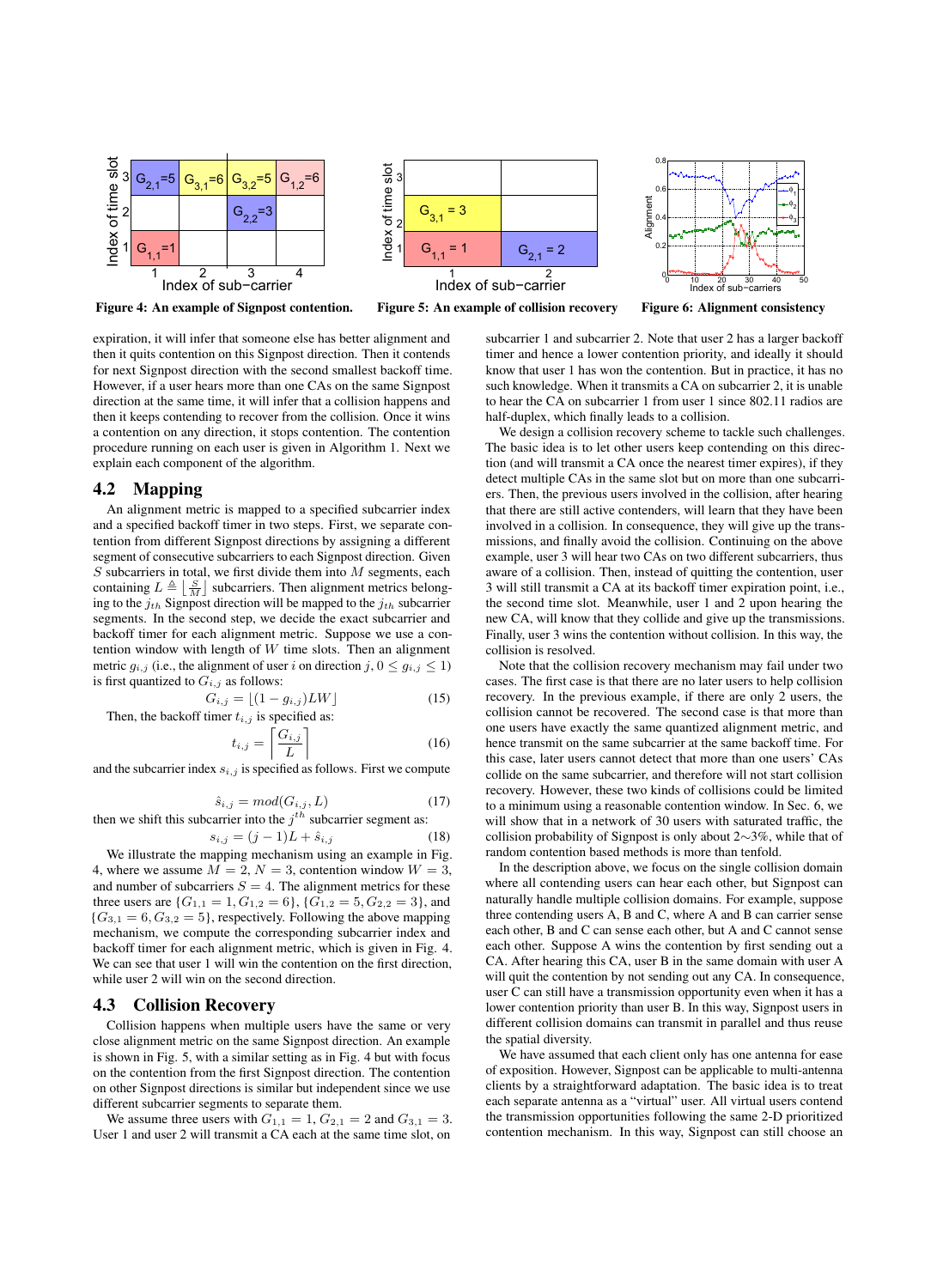

Figure 7: Signpost operations

optimal concurrent user set while simultaneously taking into account the fairness among users with different number of antennas.

# 5. PROTOCOL OPERATIONS

Now we put the indirect orthogonality evaluation and 2-D prioritized contention mechanisms together to design a complete Signpost uplink MU-MIMO protocol. Fig. 7 illustrates a typical flow of operations in Signpost. Signpost operates in a similar way as the basic operations in 802.11ac, but it works for uplink MU-MIMO and avoids CSI probing. We re-engineer the 802.11ac NDPA packet to indicate the Signpost directions, and add a new packet type called contention announcement (*CA*) to indicate that some users have won contention. At a high level, Signpost works as follows:

*(i)*: First, the AP broadcasts a NDPA packet to start a new *round* of uplink transmission. The NDPA contains a training sequence that allows each user to estimate its own CSI to the AP (assuming calibrated reciprocal channel as in 802.11 beamforming [31, Ch. 20.3.12.1]). In addition, it contains a Signpost index number that indicates to users the corresponding Signpost vectors in this round.

*(ii)*: Each user evaluates its alignment metrics. Specifically, each user *i* computes the alignment between its channel state vector  $h_i$ and each of the M Signpost vectors (directions). Thus, it obtains M orthogonality metrics, one for each direction (Sec. 3.2).

*(iii)*: Then, the users contend for medium access following the proposed 2-D prioritized contention scheme. This scheme ensures that for each Signpost direction, the user that best aligns to it will win with high probability. The winner then declares itself by transmitting a *CA*. Upon hearing the *CA*, others quit contention on this direction, but can still contend on other directions (Sec. 4.3).

*(iv)*: The contention can end up with one winner along each Signpost direction. All the  $M$  winners then start uplink transmission concurrently, and the AP acknowledges the reception through a block ACK.

Steps *(i)*-*(iv)* are repeated for each round of uplink transmission. Note that for a new round, a new set of Signpost vectors should be used for fairness among users. We realize this by embedding a new index number in the NDPA. Note that multiple data packets can follow one user-selection procedure, provided that they span much shorter duration than the channel coherence time.

#### 5.1 Design of Signpost Vectors

For a  $M$ -antenna AP, the CSI of each user is a  $M$  dimension vector. Thus, there can be up to  $M$  orthogonal Signpost directions, each being a  $M$  dimension vector. These  $M$  Signpost vectors constitute a Signpost matrix Φ, which is a unit orthogonal matrix.

To generate a Signpost matrix Φ, we first generate a random unit vector  $\phi_1$ , and use it as the first Signpost direction. Then we generate other  $M - 1$  Signpost directions (i.e,  $\phi_2$ ,  $\phi_3$ , ···,  $\phi_M$ ) by computing the  $\phi_1$ 's orthogonal basis:  $null(\phi_1)$ .

We repeat the above to generate  $P$  different Signpost matrices, and assign index numbers to them as  $\Phi^1$ ,  $\Phi^2$ ..., $\Phi^P$ . Since these Signpost matrices are generated randomly, they have very diverse Signpost directions. In each round of uplink transmission, we use a different Signpost matrix so that different set of users can be

selected for fairness. To do so, we should have two preparations. *First*, users should have a consistent knowledge of the collection of Signpost matrices and corresponding index numbers. This is easy to achieve, since the Signpost matrices could be generated off-line and standardized among users. *Second*, we embed an index number in each NDPA, which indicates the Signpost matrix to be used. By hearing the NDPA, all users are synchronized to use the same Signpost matrix in each round.

Note that a very small storage space is required for storing these Signpost matrices in each AP or user device. We use a complex number to represent an element in a Signpost matrix, requiring 64 bit. For a 4-antenna AP and 100 Signpost matrices in total, 12.5KB of storage space suffices.

#### 5.2 Design of Contention Announcement

The contention announcement (CA) is produced by sending a symbol on the mapped subcarrier (using similar technique as in [20]). The length of a symbol is 3.6  $\mu$ s. Taking into account the propagation delay and hardware circuit delay, we set the duration of CA to be an 802.11 slot length of 9  $\mu$ s.

# 5.3 Handling OFDM Systems

Modern wireless systems such as WiFi and LTE widely use OFDM, which decomposes a user's channel into multiple subcarriers. Due to frequency diversity, the subcarriers may have different channel gains, which makes the user selection problem more sophisticated. In particular, for each user, one subcarrier  $s_1$  may be better aligned with a Signpost direction, whereas another subcarrier  $s<sub>2</sub>$  may be better aligned to a different direction. In this case, it is hard to tell which Signpost direction the whole channel is close to.

However, we find that in practical OFDM channels, different subcarriers usually have consistency of alignment with Signpost directions, despite minor fluctuation. We presents an experimental example in Fig. 6, which plots the alignment of each subcarrier of an OFDM channel with three Signpost directions  $\phi_1$ ,  $\phi_2$  and  $\phi_3$ . The per-subcarrier CSI is collected from a WARP testbed (Sec. 6) deployed in an office environment with rich multipath reflections (and hence frequency diversity). We can see that although there exist some bumps on some subcarriers, on average the alignment of the entire OFDM channel with three Signpost directions could be clearly separated out in descending order as:  $\phi_1$ ,  $\phi_2$  and  $\phi_3$ .

Based on the above observation, we can define the alignment metric of an OFDM channel with a Signpost direction by averaging the alignment metrics among all subcarriers. Then the user selection process remains the same as introduced before. Our actual experiments of Signpost always focus on OFDM systems. Note that instead of using the averaging approach, one may further improve Signpost performance by incorporating a more advanced multi-subcarrier alignment metric like the effective SNR metric in [27], but this is beyond the scope of our work. Also note that one could select users on a per-subcarrier basis, but this will significantly increase the overhead (e.g., by almost  $48 \times$  in 802.11 which has 48 data subcarriers). Therefore, we insist on the simple averaging based metric in Signpost.

# 6. PERFORMANCE EVALUATION

In this section, we evaluate the performance of Signpost in comparison with existing methods. After introducing the implementation and experimental setup, we first examine the network capacity improvement from Signpost's indirect user selection approach. Then we take MAC overhead into account, and examine the MAC-layer throughput. Finally, we run a system test under various traffic patterns and node mobility.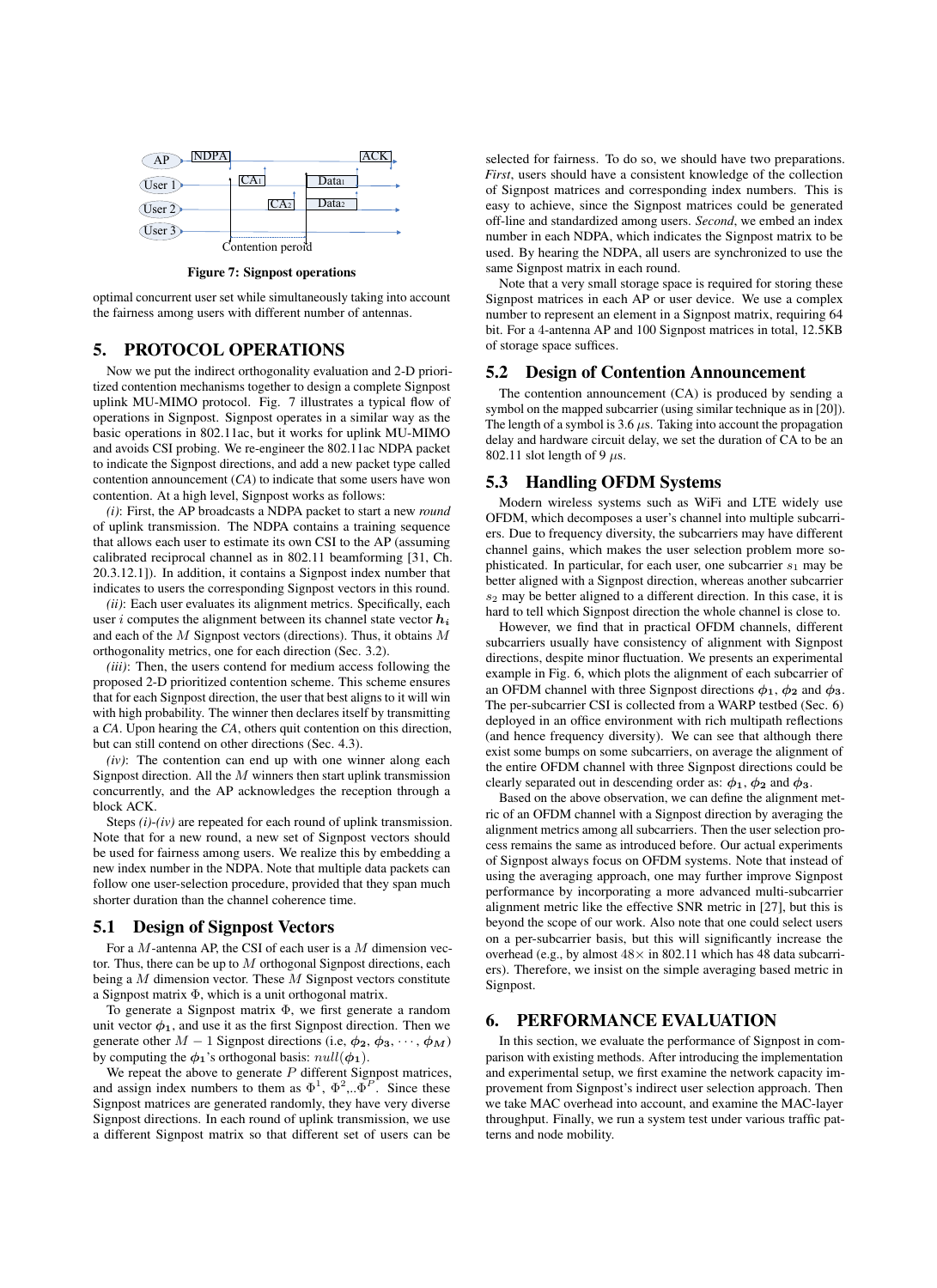

## 6.1 Implementation and Experimental Setup

We have prototyped Signpost on top of an 802.11ac-compatible MU-MIMO OFDM library that we built on WARP [30]. The library's PHY-module implements OFDM modulation, packet detection and synchronization, channel estimation and symbol demodulation, and MMSE based MU-MIMO decoding [19]. To realize Signpost, we implement the computation and quantization of the alignment metric, and the 2-D prioritized contention mechanism in the prototype. Due to the interface latency of WARP, we cannot directly implement a real-time version of the Signpost MAC. However, since all WARP radios in our testbed are connected to a PC controller, we emulate the contention on the PC, which then commands the winning contender to start the data transmission over the air. Similarly, we also emulate an optimal bit-rate adaptation on the PC for all comparing user selection methods, so we can separately study the effect of user selection. In practice, rateless coding mechanisms [28, 29] can be used to adapt a user's bit-rate to its channel quality without any channel state feedback.

For performance comparison, we have also implemented three state-of-the-art user selection schemes:

*(i)*: SAM [16]. SAM is the fist experimental work to validate the performance gain of uplink MU-MIMO through implementation on a software radio platform. SAM inherits the traditional 802.11 CSMA contention mechanism and uses a *random* backoff mechanism to select each concurrent user with equal probability, so it does not require CSI feedback.

*(ii)*: MIMOMate [17]. MIMOMate optimizes SAM's user selection by introducing a leader-contention-based contention mechanism. It first matches clients into groups according to their CSI. Then for each round of uplink transmission, it elects a leader through SAMlike random contention, and then the followers matched to the leader transmit one by one without contention. For computing the optimal matching sets, CSI of all users is required, which causes substantial overhead. Therefore, MIMOMate abandons the CSI feedback, and allows the AP to learn CSI passively from normal uplink frames. One problem with the leader-based contention is that a follower may not always have traffic to transmit (i.e., bursty traffic pattern, which is often true in practice). To handle this problem, we combine MI-MOMate with a random contention to let other users (i.e., users with traffic but not in the leader's matching set) fill these transmission opportunities<sup>3</sup>.

*(iii)*: OPUS [18]. OPUS is a scalable incremental user selection approach for downlink MU-MIMO, but can be readily applied to uplink. OPUS handles the user selection in  $M$  rounds. In each round, the AP broadcasts a probing direction. Each remaining user can evaluate its orthogonality metric against the existing selected users by comparing its CSI to the probing direction, and the one with the largest metric will be selected. Unlike Signpost, the probing

Table 1: Average PHY layer throughput (Mbps)

|               | <b>SAM</b> | <b>MIMOMate</b> | <b>OPUS</b> | Signpost |
|---------------|------------|-----------------|-------------|----------|
| Saturated     | 47.7       |                 | 70.3        | 81 2     |
| Non-saturated | 46.2       | 54.7            | 63.6        | 72.0     |
| Mobile        | 68.4       | 83.51           | 102.5       | 106.5    |

direction is computed from the CSI of the existing selected user, so in each round, the selected user should feed back its CSI to the AP.

Our experiments are conducted on a testbed located in an office environment. All MU-MIMO transmissions run on a 2.4GHz channel unused and non-overlapping with ambient wireless devices. Other PHY parameters follow the 802.11ac default (e.g., 20MHz bandwidth and 64 subcarriers). Packet size is 1.5KB unless noted otherwise. Due to limited hardware, for experiments involving more than 4 clients simultaneously, we move the testbed nodes to different locations, collect the per-subcarrier uplink channel matrices, and feed the CSI traces to our implementation in place of WARP's over-the-air channel.

# 6.2 PHY Layer Throughput

We first check whether Signpost can select better user sets and result in larger network capacity, so here we ignore MAC overhead and examine users' time-averaged bit-rates. We run a 2-antenna AP and 14 users, with the topology and user positions shown in Fig. 12.

## *6.2.1 Saturated Traffic*

In this experiment, we set all 14 users static with saturated traffic, and run 400 rounds of uplink transmissions. We compute the sum bitrates of all selected users in each round, and plot the CDF of sum bitrates in Fig. 8(a), and also give the average of sum bitrates in Table I. From the results, we see that SAM has much lower throughput than the other three methods, since it selects users randomly without considering their channel characteristics. Moreover, Signpost achieves the highest throughput among all schemes. Its gain is  $1.70 \times$ ,  $1.12 \times$ , and  $1.16 \times$  compared with SAM, MIMOMate and OPUS, respectively. The gain comes from the fact that Signpost selects more orthogonal concurrent users.

The experiment results show that an indirect user selection approach can indeed have better performance than direct approaches. We analyze the reason as follows. Essentially speaking, MIMOMate, OPUS and Signpost all use greedy approximation to an exhaustive search, and there is no guarantee that they can find the optimal user set. However, the difference is that both MIMOMate and OPUS are incrementally greedy, that is, they first select a user, and then they find next user best matched to the selected user, and so on. In this case, the decision is made based on more local information. In contrast, Signpost simultaneously considers multiple orthogonal directions, and the decision is made from much more global information.

#### *6.2.2 Non-saturated Traffic*

We now evaluate Signpost when users have non-saturated traffic. To emulate bursty traffic patterns, we generate packets following a Poisson distribution with rate 0.55 packet/round. Fig. 8(b) plots

<sup>&</sup>lt;sup>3</sup>Besides the random contention mechanism, one may use anglebased [17] or SINR-based [18] contention mechanisms to select users to fill the transmission opportunities. However, these mechanisms require CSI exchange among all client users [17], which incurs large overhead. Therefore, in this paper we suppose no CSI exchange between client users and use the random contention when MIMOMate is facing this situation.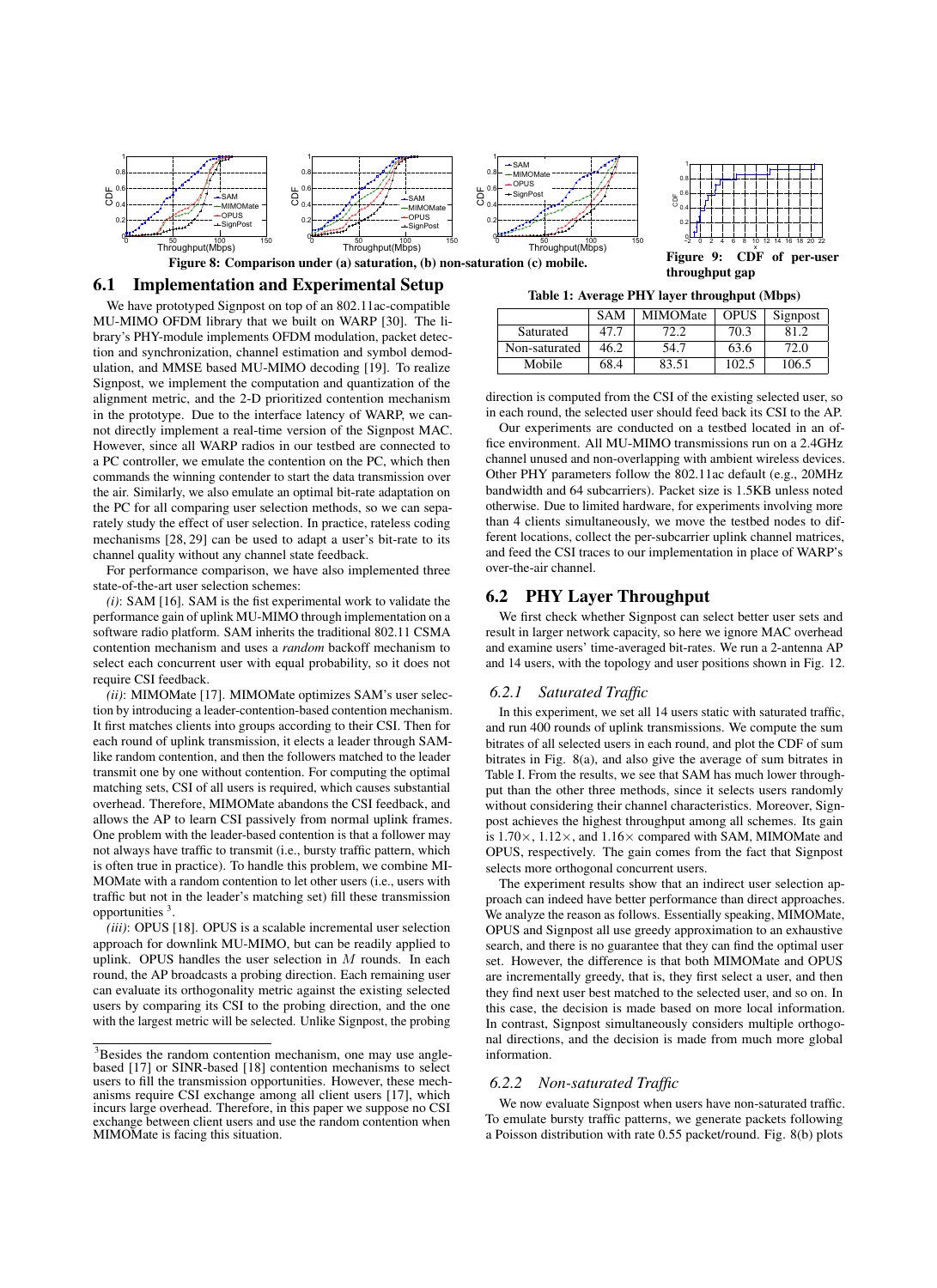

Figure 10: Overhead: (a) collision probability (b) MAC time

the CDF and Table I gives the average per-round throughput. The average gain of Signpost is  $1.56 \times$ ,  $1.32 \times$  and  $1.13 \times$  over the other three methods, respectively. The throughput of all four methods drops when compared with the saturated case because there are fewer users to select from. A closer inspection shows that non-saturated traffic affects MIMOMate the most. The throughput of MIMOMate drops by about 24% while that of OPUS and Signpost drops by about 10% and SAM barely changes. This fits our expectation because MIMOMate AP pre-defines each set of selected users. Additional users are selected randomly to fill transmission opportunities when some selected users have no packets to send. As a result, the users that finally transmit concurrently may not form an originally predefined set and hence the performance degrades significantly. On the other hand, OPUS and Signpost can still select better concurrent user sets from the users that have traffic.

# *6.2.3 Mobile Scenario*

In this experiment, we set up a mobility environment by letting the client users move at a walking speed. The results  $(Fig. 8(c))$ and Table I) show that MIMOMate is affected by the mobility, with throughput about 78% of that of Signpost, in comparison with 89% in static scenario. The reason lies in MIMOMate's passive CSI learning scheme. The passively learned CSI easily becomes outdated under mobile scenarios and hence leads to suboptimal user matching. On average, the gain of Signpost is  $1.56 \times$ ,  $1.28 \times$  and  $1.04 \times$  over the other three methods, respectively.

#### *6.2.4 Fairness*

We examine Signpost's fairness issue by using SAM as a baseline, since SAM gives equal transmitting probability to all users. Here we present results under the saturated scenario, but the conclusion holds true under other scenarios. For each user, we compute the throughput gap (denoted with  $x$ ) by subtracting SAM's throughput from Signpost's throughput. We plot the CDF of  $x$  in Fig.9 and make two observations *(i)*: Signpost increases throughput for more than 70% users. *(ii)* For users whose throughput drops, the decrease is less than 2Mbps. On the other hand, the increase for other users is much larger and is up to 20Mbps. Overall, we can conclude that Signpost improves throughput by selecting users with strong orthogonality, *not* by unfairly starving a fraction of the users.

# 6.3 MAC Overhead

In this section, we use our MAC emulator to examine Signpost's MAC overhead, including collision probability and channel time spent on contention. We still use a 2-antenna AP, and vary the number of users from 3 to 30. SAM and MIMOMate inherit the backoff mechanism of 802.11 For MAC parameters. We set the initial contention window to 32 and the contention window doubles if collision happens and up to a maximum of  $32 \times (2^7) = 4096$ . OPUS uses a fixed contention time of 8 contention slots each lasting 27  $\mu$ s [18]. Signpost use a fixed contention time of  $W = 50$ 802.11 slots of 9  $\mu$ s each (A smaller W leads to less contention time but a larger collision probability, and vice versa. Our experiments show that  $W = 50$  achieves the best tradeoff in medium to large

sized networks). We run saturated traffic as it incurs the worst-case overhead for Signpost.

#### *6.3.1 Collision Probability*

Fig. 10(a) plots the collision probability as the number of users increases. We observe that: *(i)* Random contention based methods, SAM and MIMOMate, have much larger collision probability, which is consistent with previous studies on 802.11 MAC [21–25]. Between them, MIMOMate is better because MIMOMate only needs contention to select the leading user. *(ii)* Prioritized contention methods, OPUS and Signpost, have many fewer collisions. Interestingly, Signpost's collision probability is slightly higher when the number of users  $N$  is small. The reason lies in its collision recovery mechanism: with fewer users, there rarely exist any other users for collision recovery (Sec. 4.3), which leads to higher collision probability.

#### *6.3.2 Time Spent on MAC*

Fig. 10(b) shows the mean channel time spent on MAC-level signaling before each transmission. OPUS has the largest expense, since it requires two rounds of CSI feedback. Other methods only need to waste time for contention. Also, Signpost and OPUS's MAC time is fixed regardless of the user population, since they use a fixed contention time. Whereas, the MAC time of SAM and MIMOMate decreases as the user population increases, since the contention is fiercer and hence users will be selected faster.

# 6.4 MAC Layer Throughput

Now we take into account the MAC overhead and check the MAClayer throughput. The network setting is the same as in Sec. 6.2. Modern high speed wireless standards like 802.11n and 802.11ac widely adopt frame aggregation to amortize MAC protocol overhead across frames. In 802.11ac, a frame can be aggregated up to 5.5ms. In our following experiment, we aggregate 5 frame together, and the final frame duration will be about 2.3ms under an intermediate data rate of 18Mbps.

Fig. 11 presents the average throughput under 3 scenarios. Compared with the PHY throughput in Table I, the advantage of Signpost magnifies significantly under all scenarios. In particular, the throughput of Signpost is  $1.93 \times$  to  $2.96 \times$  over SAM,  $1.44 \times$  to  $1.72 \times$  over MIMOMate and  $1.64 \times$  to  $1.83 \times$  over OPUS. The extra gain over SAM and MIMOMate comes from Signpost's low collision probability, while the extra gain over OPUS comes from Signpost's low MAC time.

## 6.5 A Comprehensive Test

Finally, we examine the scalability of Signpost in a more complex mixed scenario consisting of a 3-antenna AP and users varying from 6 to 46. For each user population, we set half of the users statically located and the other half mobile. Meanwhile, we set traffic intensity for each user randomly within a range of [0, 1]. As shown in Fig.13, the experiment result has similar trend as in Fig.11: the throughput of MIMOMate and OPUS is not far from SAM, due to the impact of mobility, non-saturation and MAC overhead. Signpost significantly outperforms other schemes, especially as the user population grows. Its throughput is  $1.72 \times$ ,  $1.56 \times$  and  $1.49 \times$  compared with SAM, MIMOMate and OPUS, averaged over all network sizes.

# 7. CONCLUSION

In this paper, we have presented Signpost, a scalable and distributed signaling and user selection protocol for uplink MU-MIMO. Signpost enables a user to speculate its orthogonality with other users by computing the angle between its local CSI and some predefined orthogonal directions, without requiring other users' CSI.